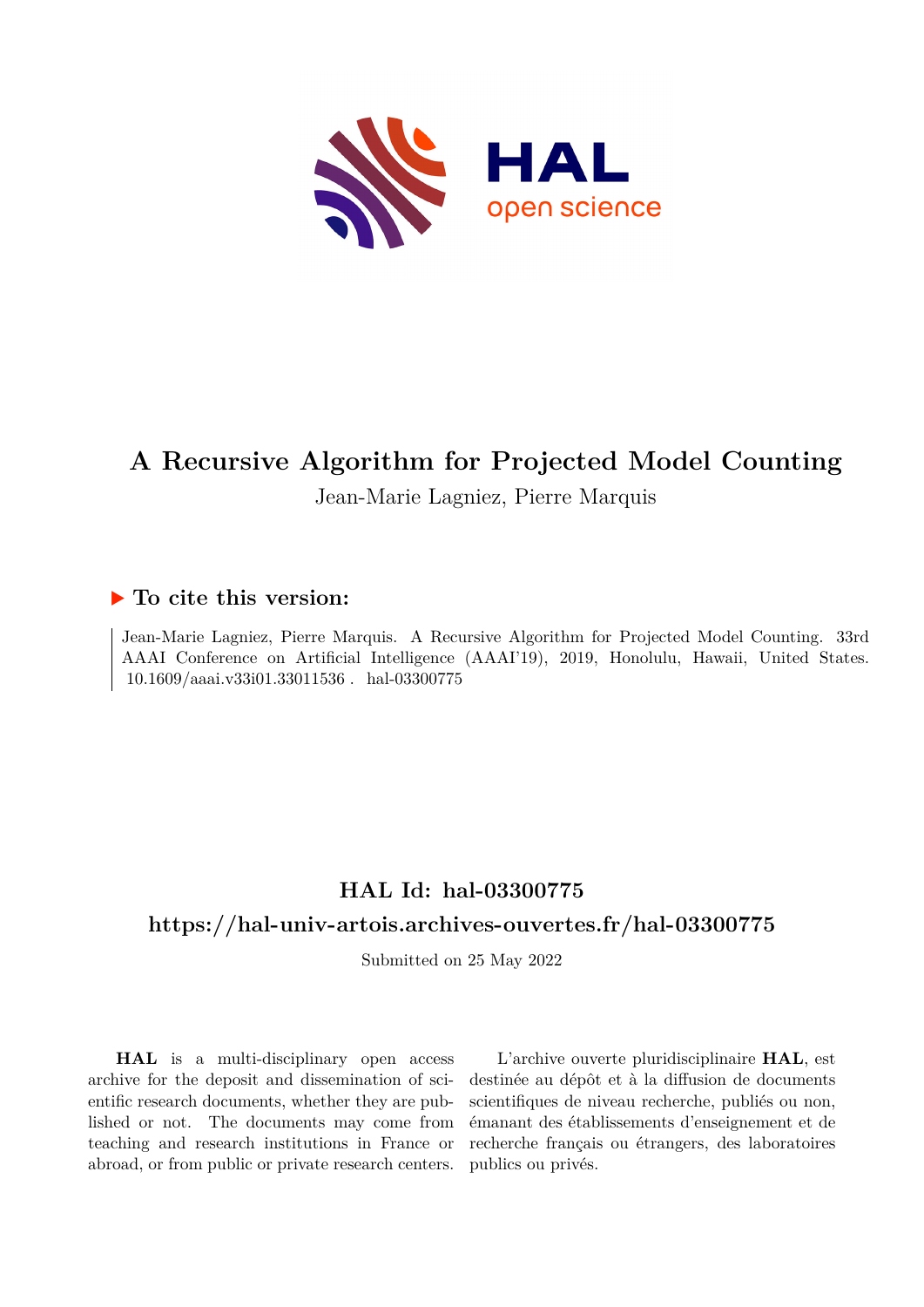### A Recursive Algorithm for Projected Model Counting

Jean-Marie Lagniez and Pierre Marquis<sup>\*</sup>

CRIL, U. Artois & CNRS Institut Universitaire de France\* F-62300 Lens, France {lagniez, marquis}@cril.fr

#### Abstract

We present a recursive algorithm for projected model counting, i.e., the problem consisting in determining the number of models  $\|\exists X.\Sigma\|$  of a propositional formula  $\Sigma$  after eliminating from it a given set  $X$  of variables. Based on a "standard" model counter, our algorithm projMC takes advantage of a disjunctive decomposition scheme of ∃X.Σ for computing  $\|\exists X.\Sigma\|$ . It also looks for disjoint components in its input for improving the computation. Our experiments show that in many cases projMC is significantly m ore e fficient th an the previous algorithms for projected model counting from the literature.

#### Introduction

In this paper, we are concerned with the projected model counting problem. Given a propositional formula  $\Sigma$  and a set  $X$  of propositional variables to be forgotten, one wants to compute the number of interpretations of the variables occurring in  $\Sigma$  but not in X, which coincide on X with a model of  $\Sigma$ . Stated otherwise, the objective is to count the number of models of the quantified Boolean formula ∃X.Σ over its variables (i.e., the variables occurring in  $\Sigma$  but not in  $X$ ).

The projected model counting problem is a central issue to a number of AI problems (for instance, in planning, when the objective is to compute the robustness of a given plan given by the number of initial states from which the execution of the plan reaches a goal state (Aziz et al. 2015)), but also outside AI (especially it proves useful in some formal verification p roblems ( Klebanov, M anthey, a nd Muise 2013)).

Since it generalizes the standard model counting problem (recovered when  $X = \emptyset$ ), the projected model counting problem is at least as hard as the latter (#P-hard). The presence of variables X to be forgotten nevertheless may render the problem easier in some cases (thus, when every variable of  $\Sigma$  belongs to X, the problem boils down to deciding the satisfiability of  $\Sigma$ ). That mentioned, a naive approach which would consist first in forgetting the variables of X from  $\Sigma$ , then in counting the number of models of the resulting formula would be impractical in many cases, in particular when

X is large. Indeed, forgetting the variables of X from  $\Sigma$  in a brute-force way often leads to a formula which is much larger than  $\Sigma$  (in the worst case, an exponential blow-up may occur).

Despite the importance of the problem, few algorithms for projected model counting have been pointed out so far. An FPT algorithm, where the parameter is the treewidth of the primal graph of the input instance, has been designed recently (Fichte et al. 2018), but this algorithm is practical only for instances having a very small treewidth. Three other algorithms for the projected model counting task have been presented in (Aziz et al. 2015), namely dSharpp,  $\#$ clasp, and d2c. Those algorithms are quite dissimilar in essence:

- dSharpp is an adaptation of the model counter dSharp (Muise et al. 2012), which computes a Decision-DNNF representation of its input  $\Sigma$  to determine the number of models  $\|\Sigma\|$ . dSharp<sub>P</sub> considers as an additional input a set P of protected variables (i.e., those variables of  $\Sigma$ which should not be forgotten). The search achieved by dSharp is constrained so that the decision variables are taken in priority from P. Whenever there is no variable of  $P$  in the current formula (i.e., this formula contains only variables from  $X$ ), a sat solver is used to determine whether it is consistent. If so, its number of models is 1, otherwise it is equal to 0. This technique has also been considered in (Klebanov, Manthey, and Muise 2013). Note that the constraint imposed on the variable ordering limits the ability to find cutsets of small size, and this may have a strong (yet negative) impact on the quality of the conjunctive decompositions of  $\Sigma$  found by dSharp.
- #clasp is an extension of clasp, an algorithm for model enumeration on a projected set of variables (Gebser, Kaufmann, and Schaub 2009), which basically amounts to computing a deterministic DNF representation of  $\exists X.\Sigma$ . Each time an implicant of  $\exists X.\Sigma$  is found, a blocking clause equivalent to the negation of this implicant is added to  $\Sigma$ . In #clasp, whenever an implicant of  $\exists X.\Sigma$  is found, a prime implicant is first extracted from it in a greedy fashion (this is reminiscent to the approach considered in (Schrag 1996; Castell 1996)). Compared to clasp, this further extraction step often leads to the adding of far less blocking clauses to  $\Sigma$ , so that #clasp performs usually better than clasp.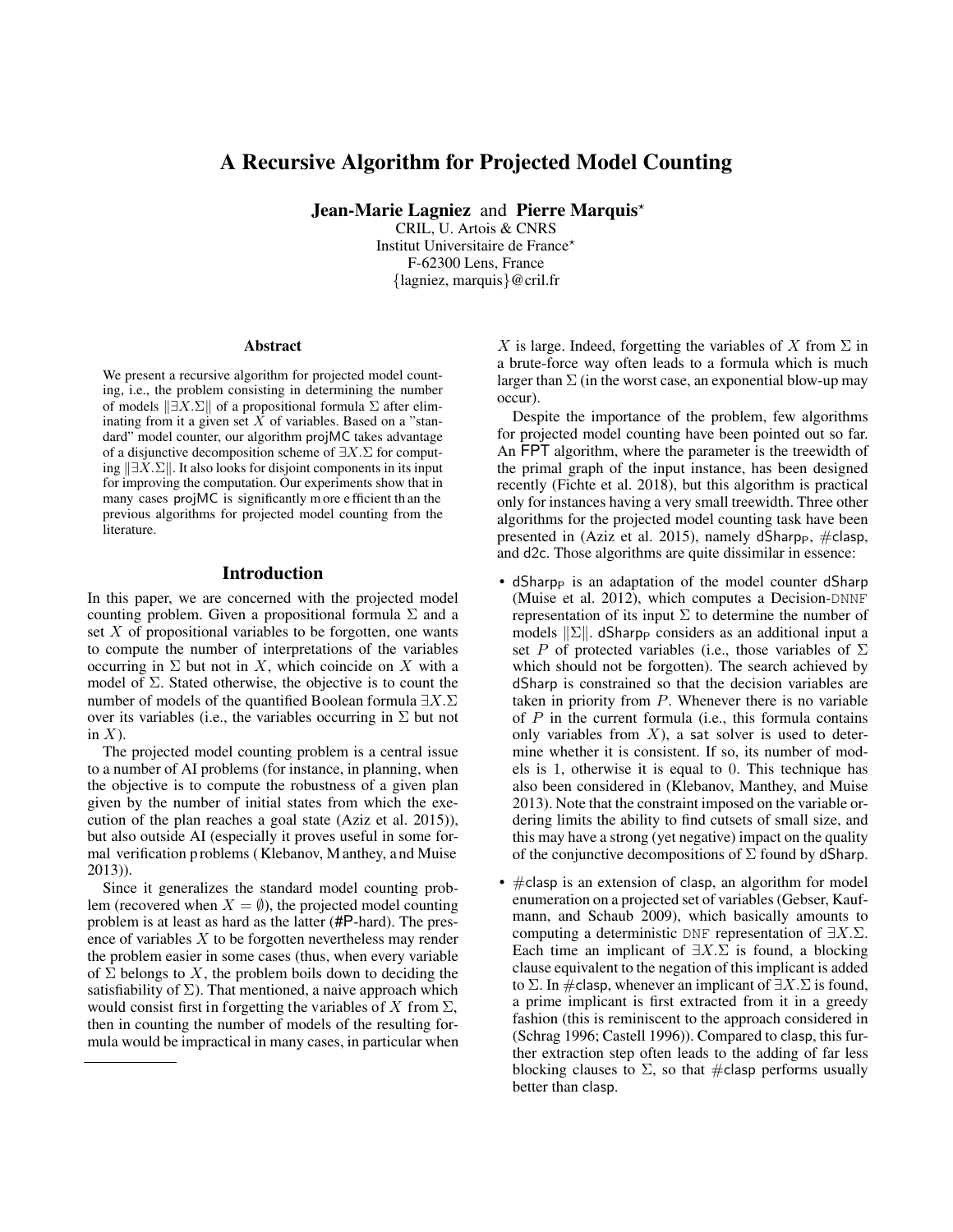• d2c consists in computing first a Decision-DNNF representation of  $\Sigma$ , then forgetting in it all the variables of X (this can be achieved in linear time, but the resulting representation is not deterministic any longer in the general case). The next step consists in turning this resulting representation into a CNF one. This can be done in linear time via the introduction of new variables while preserving the number of models of the input (Tseitin 1968). Finally, the number of models of the resulting CNF formula is evaluated using sharpSAT (Thurley 2006).

Unlike those algorithms, our algorithm for projected model counting, called projMC, is a recursive algorithm exploiting a disjunctive decomposition scheme of  $\exists X.\Sigma$  for computing  $||\exists X.\Sigma||$ . More precisely,  $\exists X.\Sigma$  is split into an equivalent (disjunctively interpreted) set of pairwise inconsistent formulae, so that  $||\exists X.\Sigma||$  can be computed by summing up the corresponding projected model counts. projMC also looks for disjoint components in its input for improving the computation.

To evaluate the performance of our approach, we measured the time required by projMC for achieving the projected model counting task on a number of benchmarks (uniform random 3-CNF formulae, random Boolean circuits, planning instances). Our experiments show that in many cases projMC challenges the previous algorithms for projected model counting from the literature. Indeed, for some benchmarks, when compared to dSharp<sub>P</sub>,  $\#$ clasp, and d2c, the time savings achieved by projMC are of several orders of magnitude. In order to verify that the improvements obtained in practice with projMC are actually due to the underlying approach and not to the performance of the "standard" model counter used in it (which is D4 (Lagniez and Marquis 2017) in our implementation), we also developed  $D4_P$ , which is the same algorithm as dSharpp, but using  $D4$  as a model counter instead of dSharp. While  $D4P$  performs typically better than dSharp<sub>P</sub> (and  $#$ clasp and d2c), projMC appears as a better performer than  $D4P$  for many instances.

The rest of the paper is organized as follows. In the next section, we give some formal preliminaries. Then we describe our new projected model counter. Afterwards we present the empirical protocol which has been considered in the experiments, as well as the corresponding experimental results. Finally, a last section concludes the paper and gives some perspectives for further research. The binary code of projMC, as well as the benchmarks used in our experiments and additional empirical results are available from www.cril.fr/KC/.

#### Formal Preliminaries

Let  $\mathcal{L}_{\mathcal{P}}$  be a propositional language built up from a finite set of propositional variables  $P$  and the usual connectives.  $\perp$ (resp.  $\top$ ) is the Boolean constant always false (resp. true). An *interpretation* (or world)  $\omega$  is a mapping from  $\mathcal P$  to  $\{0, 1\}$ . The set of all interpretations is denoted W. An interpretation  $\omega$  is a *model* of a formula  $\varphi \in \mathcal{L}_{\mathcal{P}}$  if and only if it makes it true in the usual truth functional way.  $Mod(\varphi)$  denotes the set of models of the formula  $\varphi$ , i.e.,  $Mod(\varphi) = {\omega \in \mathcal{W} \mid \omega \text{ is a model of } \varphi}.$   $\models$  denotes logical entailment and  $\equiv$  logical equivalence, i.e.,  $\varphi \models \psi$  iff  $Mod(\varphi) \subseteq Mod(\psi)$  and  $\varphi \equiv \psi$  iff  $Mod(\varphi) = Mod(\psi)$ . When  $\varphi \in \mathcal{L}_{\mathcal{P}}$  and  $X \subseteq \mathcal{P}$ ,  $\exists X \cdot \varphi$  is a quantified Boolean formula denoting (up to logical equivalence) the most general consequence of  $\varphi$  which is independent from the variables of X (see e.g., (Lang, Liberatore, and Marquis 2003)).  $Var(\varphi)$  denotes the set of variables occurring in  $\varphi \in \mathcal{L}_{\mathcal{P}}$ and  $Var(\{\varphi_1, \ldots, \varphi_k\}) = \bigcup_{i=1}^k Var(\varphi_i)$ ; when  $X \subseteq \mathcal{P}$ , we have  $Var(\exists X.\varphi) = Var(\varphi) \setminus X$ .

A *literal*  $\ell$  is a propositional variable or a negated one. When  $\ell$  is a literal over x, its *complementary literal* ∼ $\ell$  is given by  $\sim \ell = \neg x$  if  $\ell = x$  and  $\sim \ell = x$  if  $\ell = \neg x$ , and we note  $var(\ell) = x$ . A literal  $\ell$  is *pure* in a CNF formula Σ when Σ contains no occurrence of ∼ $\ell$ . One also says that the corresponding variable  $var(\ell)$  is pure in  $\Sigma$ . A *term* is a conjunction of literals. It is also viewed as the set of its literals when this is convenient. A *clause* is a disjunction of literals. When  $\delta = \bigvee_{j=1}^{m} \ell_j$  is a clause, ∼ $\delta$  denotes the term given by  $\bigwedge_{j=1}^m \sim \ell_j$ . A clause  $\delta_1$  is a *subclause* of a clause  $\delta_2$ when every literal of  $\delta_1$  is a literal of  $\delta_2$ . A CNF formula  $\varphi$ is a conjunction of clauses. It is also viewed as the set of its clauses when this is convenient.  $\|\varphi\|$  denotes the number of models of  $\varphi$  over  $Var(\varphi)$ .

 $\bigwedge_{x\in X|\omega\models x}x\wedge \bigwedge_{x\in X|\omega\models \neg x}\neg x.$  The *conditioning* of a CNF Given a subset X of P and a world  $\omega$ ,  $\omega[X]$  is the term formula  $\varphi$  by a consistent term  $\gamma$  is the CNF formula  $\varphi | \gamma$ obtained from  $\varphi$  by removing each clause containing a literal of  $\gamma$  and by shortening the remaining clauses, removing from them the complementary literals of those of  $\gamma$ .

BCP denotes a *Boolean Constraint Propagator* (Zhang and Stickel 1996; Moskewicz et al. 2001), which is a key component of many solvers. BCP( $\Sigma$ ) returns the CNF formula  $\Sigma$  once simplified using unit propagation.

The *primal graph* of a CNF formula  $\Sigma$  is the (undirected) graph where vertices correspond to the variables of  $\Sigma$  and an edge connecting two variables exists whenever one can find a clause of  $\Sigma$  where both variables occur. Every connected component of this graph (i.e., a maximal subset of vertices which are pairwise connected by a path) corresponds to a subset of clauses of Σ, referred to as a *connected component* of the formula  $\Sigma$ .

### A Recursive Algorithm for Projected Model Counting

Our projected model counter projMC computes  $||\exists X.\Sigma||$ where  $\Sigma$  is a CNF formula and X a set of propositional variables. Assuming  $\Sigma$  being in CNF is harmless since one can use Tseitin technique (Tseitin 1968) to associate in linear time with any propositional circuit a CNF formula having the same number of models.

Unlike the previous algorithms for projected model counting sketched in the introductive section, projMC is a recursive algorithm guided by a *deterministic disjunctive form* for  $\Sigma$  w.r.t. X. Such a form is a (disjunctively interpreted) set of formulae  $\{\varphi_1, \ldots, \varphi_{k+1}\}\$  over  $Var(\Sigma)$  satisfying the following conditions:

•  $\forall i \in \{1, \ldots, k+1\}, \; Var(\varphi_i) \cap X = \emptyset;$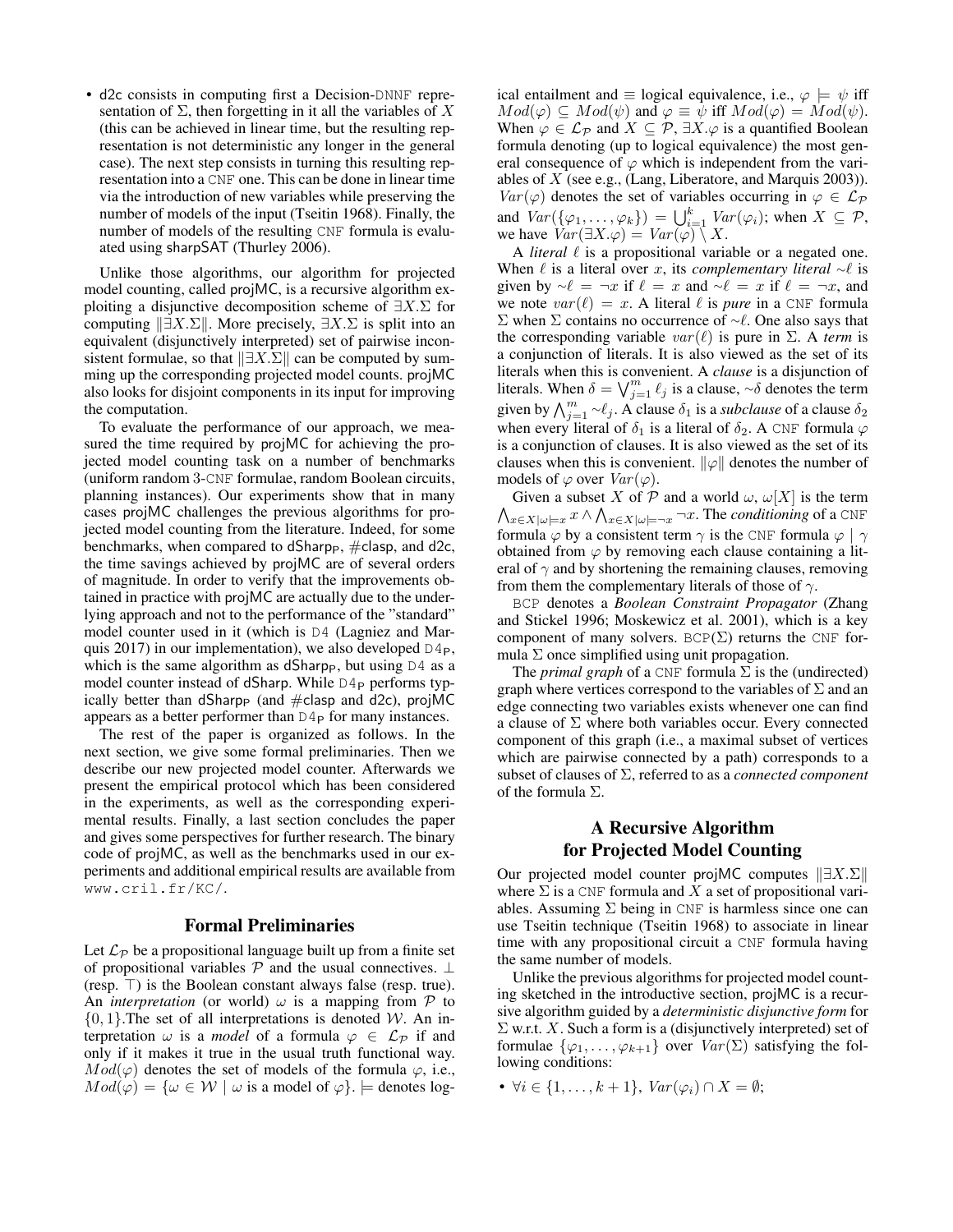- $\forall i, j \in \{1, \ldots, k+1\}$ , if  $i \neq j$  then  $\varphi_i \wedge \varphi_j \models \bot;$
- $\bigvee_{i=1}^{k+1} \varphi_i \equiv \top.$

Because  $\bigvee_{i=1}^{k+1} \varphi_i$  is valid, we have  $\exists X.\Sigma \equiv (\exists X.\Sigma) \wedge$  $(\bigvee_{i=1}^{k+1} \varphi_i) \equiv \bigvee_{i=1}^{k+1} (\exists X. \Sigma) \wedge \varphi_i \equiv \bigvee_{i=1}^{k+1} \exists X. (\Sigma \wedge \varphi_i)$  since no element of a deterministic disjunctive form for  $\Sigma$  w.r.t. X contains a variable of X. Furthermore, since the elements of a deterministic disjunctive form for  $\Sigma$  w.r.t. X are pairwise conflicting, we get that  $\|\exists X.\Sigma\| = \sum_{i=1}^{k+1} \| (\exists X.\Sigma) \wedge \varphi_i \|,$ hence

$$
\|\exists X.\Sigma\| = \sum_{i=1}^{k+1} \|\exists X.(\Sigma \wedge \varphi_i)\|.
$$

The set  $\{\Sigma \wedge \varphi_i \mid i \in \{1, \ldots, k+1\}\}\$ is referred to as *the disjunctive decomposition* associated with  $\{\varphi_1, \ldots, \varphi_{k+1}\}.$ 

Technically speaking, such a notion of disjunctive decomposition can be related to several concepts considered in some previous works about SAT or #SAT. On the one hand, it can be viewed as a specific case of the notion of set of *scattered formulae* from a formula  $\Sigma$  (see (Hyvärinen, Junttila, and Niemelä 2006) for details), obtained by focusing on clauses/terms not containing any variable from  $X$ . However, the objective pursued in (Hyvärinen, Junttila, and Niemelä 2006) was quite distinct from our own one (in this paper, the decomposition was used as a distribution method for SAT solving in grids). On the other hand, when it consists of consistent formulae, a deterministic disjunctive form for  $\Sigma$  w.r.t. X forms a partition, just as the *primes* of an X-partition of  $\Sigma$ , used for generating an SDD representation of  $\Sigma$  (see (Darwiche 2011) for details). Nevertheless, the connection to SDD does not extend further: whenever  $\Sigma$  contains variables from X and from  $Var(\Sigma) \setminus X$ , the disjunctive decomposition associated with a deterministic disjunctive form is not a  $(X, Var(Σ) \setminus X)$ -decomposition of  $Σ$ : disjunctive decompositions do not aim to create formulae that do not share variables.

Clearly enough, generating a disjunctive decomposition  $\{\Sigma \wedge \varphi_i \mid i \in \{1, \ldots, k+1\}\}\$  associated with a deterministic disjunctive form for  $\Sigma$  w.r.t. X is computationally useful for computing  $||\exists X.\Sigma||$  only if the formulae  $\Sigma \wedge \varphi_i$ are somewhat more simple than  $\Sigma$ . To ensure it and guarantee the termination of projMC, one does not compute any deterministic disjunctive form for  $\Sigma$  w.r.t. X but one *induced by a model*  $\omega$  of  $\Sigma$  (if there is not such model, then  $\exists X.\Sigma$  is inconsistent and  $\|\exists X.\Sigma\| = 0$ ). One starts by considering the CNF formula  $\Sigma \mid \omega[X] = \bigwedge_{i=1}^k \delta_i$ , called the *core*  $\varphi_1$  of the deterministic disjunctive form  $\{\varphi_1, \ldots, \varphi_{k+1}\}\$  for  $\Sigma$  w.r.t. X induced by  $\omega$ . By construction,  $\varphi_1 = \bigwedge_{i=1}^k \delta_i$  contains variables occurring in  $Var(\Sigma)$ but not in  $X$ . Then we generate a (disjunctively interpreted) set of CNF formulae  $\{\varphi_2, \ldots, \varphi_{k+1}\}\$  which is equivalent to the negation of  $\varphi_1$ , by defining, for each  $i \in \{1, \ldots, k\},$  $\varphi_{i+1} = (\bigwedge_{j=1}^{i-1} \delta_j) \wedge \neg \delta_i$ . By construction,  $\{\varphi_1, \dots, \varphi_{k+1}\}\$ satisfies the conditions of a deterministic disjunctive form for  $\Sigma$  w.r.t. X. Note also that  $\exists X.(\Sigma \wedge \varphi_1)$  is equivalent to  $\varphi_1$ . Indeed,  $\exists X.(\Sigma \wedge \varphi_1)$  is equivalent to  $(\exists X.\Sigma) \wedge \varphi_1$  since  $\varphi_1$  does not contain any variable of X. Furthermore, since  $\omega[X] \wedge \Sigma \models \Sigma$ , we have that  $\exists X.(\omega[X] \wedge \Sigma) \models \exists X.\Sigma$ . But  $\exists X.(\omega[X] \wedge \Sigma)$  is equivalent to  $\Sigma \mid \omega[X]$ , hence to  $\varphi_1$ , so  $\varphi_1 \models \exists X.\Sigma$ , and as a consequence  $(\exists X.\Sigma) \land \varphi_1$ is equivalent to  $\varphi_1$ . Accordingly, when computing the number of models of the disjunctive decomposition  $\{\Sigma \wedge \varphi_i \mid$  $i \in \{1, \ldots, k+1\}$  associated with  $\{\varphi_1, \ldots, \varphi_{k+1}\}\)$ , one replaces  $\Sigma \wedge \varphi_1$  by  $\varphi_1$ . Since  $Var(\varphi_1) \cap X = \emptyset$ , one can take advantage of a "standard" model counter for computing  $\|\varphi_1\|$  and no recursive call of projMC is needed (this is a base case for the recursion).

Our algorithm projMC also takes advantage of any conjunctive decomposition of its input  $\Sigma$  into disjoint connected components whenever such a decomposition exists. Indeed, whenever  $\Sigma$  can be split into two sets of clauses  $\alpha$  and  $\beta$ not sharing any variable so that  $\Sigma \equiv \alpha \wedge \beta$ , then the computation of  $\exists X.\Sigma$  can be achieved by computing  $\exists X.\alpha$  and  $\exists X.\beta$  since  $\exists X.\Sigma \equiv \exists X.(\alpha \wedge \beta) \equiv (\exists X.\alpha) \wedge (\exists X.\beta).$ And since  $\exists X \cdot \alpha$  and  $\exists X \cdot \beta$  do not share any variable, one can compute  $||\exists X.\Sigma|| = ||\exists X.\alpha|| \times ||\exists X.\beta||$ . As it is the case for the model counting problem, taking advantage of conjunctive decompositions proves to be very useful for the efficiency purpose.

| <b>Algorithm 1:</b> proj $MC(\Sigma, X)$ |                                                                                                                                                                                                                                                                                                                                                                                                       |  |  |
|------------------------------------------|-------------------------------------------------------------------------------------------------------------------------------------------------------------------------------------------------------------------------------------------------------------------------------------------------------------------------------------------------------------------------------------------------------|--|--|
|                                          | input : a CNF formula $\Sigma$<br>input : a set of variables $X$ to be forgotten<br>output: the number of models of $\exists X.\Sigma$ over<br>$Var(\Sigma) \setminus X$                                                                                                                                                                                                                              |  |  |
| 4<br>5<br>6<br>7<br>8                    | $1 \Sigma \leftarrow BCP(\Sigma)$<br>2 if $Var(\Sigma) \cap X = \emptyset$ then return $MC(\Sigma)$<br>3 if cache( $\Sigma$ ) $\neq$ nil then return cache( $\Sigma$ )<br>$comps \leftarrow$ connected Components ( $\Sigma$ )<br>if $\#(comps) \neq 1$ then<br>$cpt \leftarrow 1$<br>for each $\varphi \in \textit{comps}$ do<br>$\vert \quad cpt \leftarrow cpt \times \mathsf{projMC}(\varphi, X)$ |  |  |
| 9<br>10<br>11<br>12<br>13<br>14<br>15    | else<br>$\omega \leftarrow \mathsf{sat}(\Sigma)$<br>$cpt \leftarrow 0$<br>if $\omega \neq \emptyset$ then<br>$dd \leftarrow \text{DD}(\Sigma, \omega, X)$<br>foreach $\varphi \in dd$ do<br>$cpt \leftarrow cpt + \text{projMC}(\varphi, X)$<br>$\times 2^{#(Var(dd)\setminus(Var(\varphi)\cup X))}$                                                                                                  |  |  |
|                                          | 16 cache $(\Sigma) \leftarrow cpt$<br>17 return $cpt$                                                                                                                                                                                                                                                                                                                                                 |  |  |

More in detail, Algorithm 1 provides the pseudo-code of the projected model counter projMC. The projected model counting of a given CNF formula  $\Sigma$  w.r.t. a set of variables X to be forgotten is achieved by calling proj $MC(\Sigma, X)$ . At line 1,  $\Sigma$  is simplified using Boolean constraint propagation. At line 2, we consider the case when  $\Sigma$  does not contain any variable of  $X$ . In this case, there is no variable to be forgotten and it is enough to compute the number of models of  $\Sigma$ , using any model counter MC. This is a base case of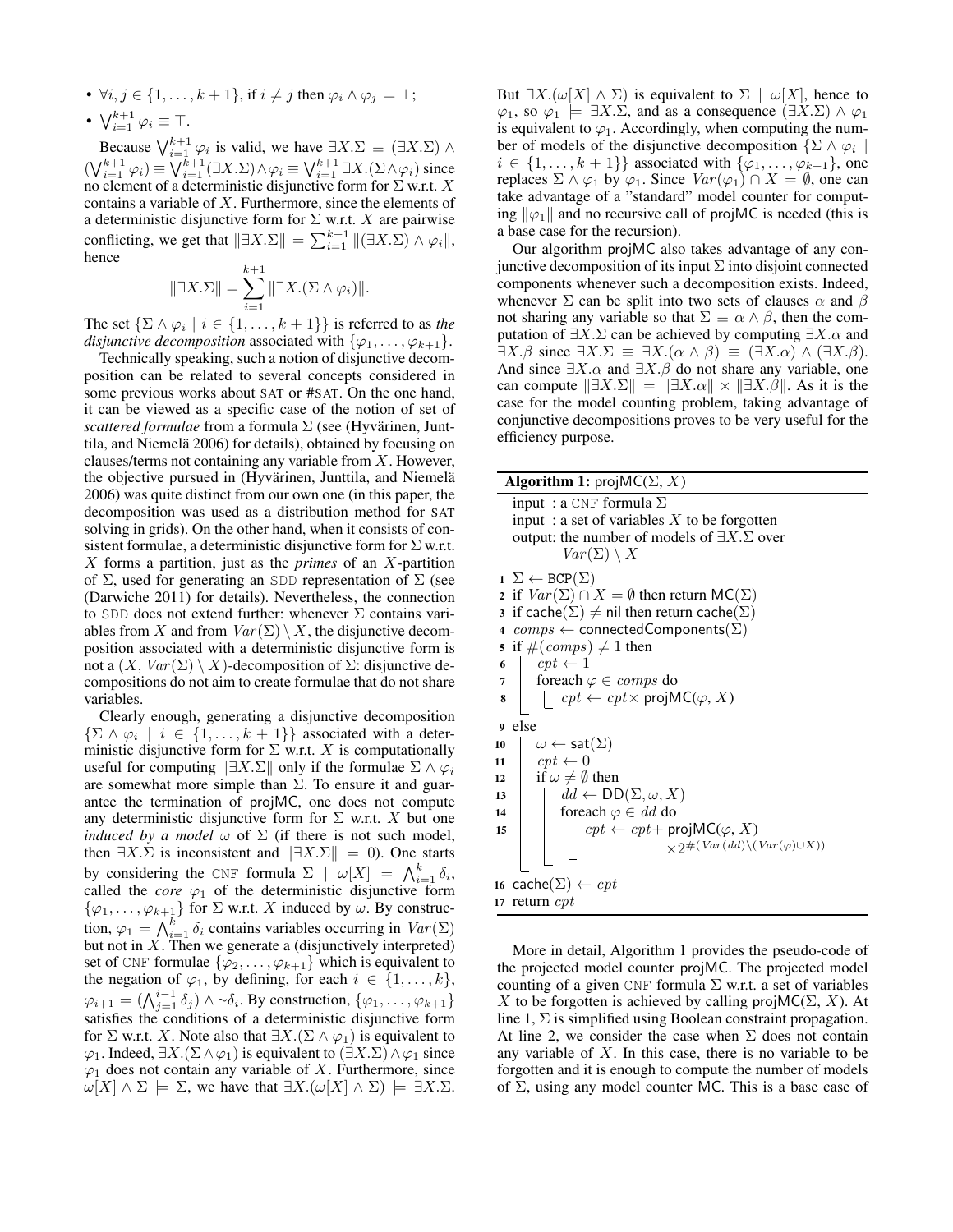our algorithm (no recursion takes place).

At line 3 one looks into a cache to check whether or not the current formula  $\Sigma$  has already been encountered during the search. The cache, initially empty, gathers pairs consisting of a CNF formula and the corresponding projected model count w.r.t. X. Each time  $\Sigma$  has already been cached, instead of re-computing  $\Vert \exists X.\Sigma \Vert$  from scratch, it is enough to return cache( $\Sigma$ ). In our implementation, the cache is residual and shared with the model counter MC.

At line 4, one partitions  $\Sigma$  into a set of CNF formulae that are pairwise variable-independent (i.e., two distinct elements of comps are built up from two disjoint sets of variables). connectedComponents is a "standard" procedure used in previous model counters. It is based on the search for the connected components of the primal graph of  $\Sigma$  and it returns a set comps of CNF formulae composed of clauses from  $\Sigma$ , so that every pair of distinct formulae from *comps* do not share any common variable.

At line 5, one tests how many connected components have been found in  $\Sigma$ . If there are more than one component, then at lines 6, 7, and 8, one recursively computes the projected model counts corresponding to each of them, and we store in cpt the product of the corresponding counts. For efficiency reasons, in our implementation, one uses a specific trick that it is not made explicit in the algorithm for the sake of readibility: systematically, one sets aside all the components forming a consistent term containing as many literals as possible. For instance, if the input  $\Sigma$  is equal to  $x_1 \wedge \neg x_2 \wedge (x_3 \vee x_4)$ , one sets aside the two components  $x_1$ and  $\neg x_2$  to keep only the component  $x_3 \lor x_4$ . Indeed, for a set of components forming a consistent term like  $\{x_1, \neg x_2\}$ , the corresponding projected model count is always equal to 1 (whatever the variables occurring in the term belongs to X or not). Hence projMC returns directly 1 in this case, without needing to consider the literals of the term independently in distinct recursive calls.

When only one component of  $\Sigma$  has been found, at line 10, one looks for a model  $\omega$  of  $\Sigma$  over  $Var(\Sigma)$ . One tests at line 12 whether such a model exists. If not ( $\omega = \emptyset$ ), then  $\Sigma$  is inconsistent, hence so is  $\exists X.\Sigma$ , and the model count is 0, the value of cpt initialized at line 11. Interestingly, the heuristic used by the solver sat tries to satisfy  $\Sigma$ by assigning in priority the variables from  $X$ . A valuable consequence of this choice is that it leads to a lazy handling of the clauses of  $\Sigma$  which contain a literal  $\ell$  pure in  $\Sigma$  and such that  $var(\ell) = x$  with  $x \in X$ . Indeed, when  $\ell$ is pure in  $\Sigma$ ,  $\ell$  will be set to 1 by  $\omega$  so that no clauses of  $\Sigma$ containing  $\ell$  will belong to  $\Sigma \mid \omega[X]$ . This does not invalidate the correctness of the approach since such clauses can be removed from  $\Sigma$  without changing its projected model count. Thus, while the "standard" pure literal rule (i.e., the one consisting in removing every clause of  $\Sigma$  containing a variable which is pure in  $\Sigma$ ) cannot be applied safely (it does not preserve the number of models of its input in the general case), its restriction where only pure literals over  $X$ are considered is correct: let  $\alpha$  (resp.  $\beta$ ) be the subset of the clauses of  $\Sigma$  containing  $\ell$  (resp. not containing  $\ell$ ). We have  $\exists X.\Sigma \equiv \exists X.(\exists \{x\}.(\alpha \wedge \beta)).$  Since  $\ell$  is pure in  $\Sigma$ , x does not occur in  $\beta$ . Hence  $\exists \{x\}.(\alpha \land \beta) \equiv (\exists \{x\}.\alpha) \land \beta$ . Now,

since every clause of  $\alpha$  contains  $\ell$ ,  $\exists \{x\}.\alpha$  is valid, therefore  $\exists X.\Sigma \equiv \exists X.\beta.$ 

At line 13, one computes the disjunctive decomposition dd associated with the deterministic disjunctive form for  $\Sigma$ w.r.t. X induced by  $\omega$ . At lines 14, and 15, one sums the projected model counts for the formulae belonging to dd (note that when the elements  $\varphi$  of dd do not contain the same set of variables, a preliminary normalization step – multiplying each count by 2 to the power of the number of variables occurring in dd but not in  $\varphi$  and not in X – before summing up, is necessary). Finally, at line 16, one adds  $\Sigma$  to the cache, associated with the corresponding projected model count *cpt*, and at line 17, one returns the value of cpt.

| Algorithm 2: $DD(\Sigma, \omega, X)$                                                                                                           |  |  |
|------------------------------------------------------------------------------------------------------------------------------------------------|--|--|
| input : a CNF formula $\Sigma$                                                                                                                 |  |  |
| input: a model $\omega$ of $\Sigma$ over $Var(\Sigma)$                                                                                         |  |  |
| input : a set of variables X to be forgotten                                                                                                   |  |  |
| output: a set $dd$ of CNF formulae, the disjunctive                                                                                            |  |  |
| decomposition associated with the                                                                                                              |  |  |
| deterministic disjunctive form for $\Sigma$ w.r.t. X                                                                                           |  |  |
| induced by $\omega$                                                                                                                            |  |  |
| $1 \{\delta_1,\ldots,\delta_k\} \leftarrow \text{BCP}(\Sigma \mid \omega[X])$                                                                  |  |  |
| 2 $dd \leftarrow \{\bigwedge_{i=1}^k \delta_i\}$                                                                                               |  |  |
| 3 foreach $\delta_j \in \{\delta_1, \ldots, \delta_k\}$ do                                                                                     |  |  |
| 4 $\left  \quad dd \leftarrow dd \cup \left\{ \sum \wedge \left( \bigwedge_{l=1}^{j-1} \delta_l \right) \wedge \sim \delta_i \right\} \right $ |  |  |
| 5 return $dd$                                                                                                                                  |  |  |

Algorithm 2 provides the pseudo-code of the program which generates the disjunctive decomposition associated with the deterministic disjunctive form of  $\Sigma$  w.r.t. X induced by the model  $\omega$  of  $\Sigma$  used for guiding the search. At line 1,  $\Sigma$ is first conditioned by the consistent term  $\omega[X]$ . This means that every clause of  $\Sigma$  containing a literal belonging to  $\omega[X]$ is removed from  $\Sigma$ , and in the remaining clauses, every literal  $\ell$  over X such that ∼ $\ell$  is a literal of  $\omega[X]$  is removed. Finally, Boolean constraint propagation is applied to  $\Sigma | \omega |X|$ in order to simplify it further (if possible). Clearly, no variable of  $X$  occurs in the resulting (conjunctively interpreted) set of clauses  $\{\delta_1, \ldots, \delta_k\}$ , which is the core of the deterministic disjunctive form for  $\Sigma$  w.r.t. X induced by  $\omega$  that is computed. At line 2, we first initialize the disjunctive decomposition  $dd$  as the singleton containing the core. At lines 3 and 4, we add to  $dd \, k$  CNF formulae since the core contains k clauses. At line 4, the clauses of  $\Sigma$  subsumed by the clauses  $\delta_l$  are removed (this is not detailed in the pseudocode for the sake of readability). By construction, the formulae of dd are pairwise inconsistent. Furthermore, every  $\delta_i$  of the core is a subclause of a clause of  $\Sigma$  since the core is obtained by conditioning  $\Sigma$  using a consistent term. Accordingly, in our implementation, when  $\delta_i$  is equal to a clause of  $\Sigma$ ,  $\delta_i$  is not taken into consideration within the loop (indeed, in this case,  $\Sigma \wedge \delta_j$  is equivalent to  $\Sigma$  and  $\Sigma \wedge \sim \delta_j$  is inconsistent, so that its contribution to the total model count will be equal to 0). Finally, at line 5, one returns the disjunctive decomposition dd which has been computed.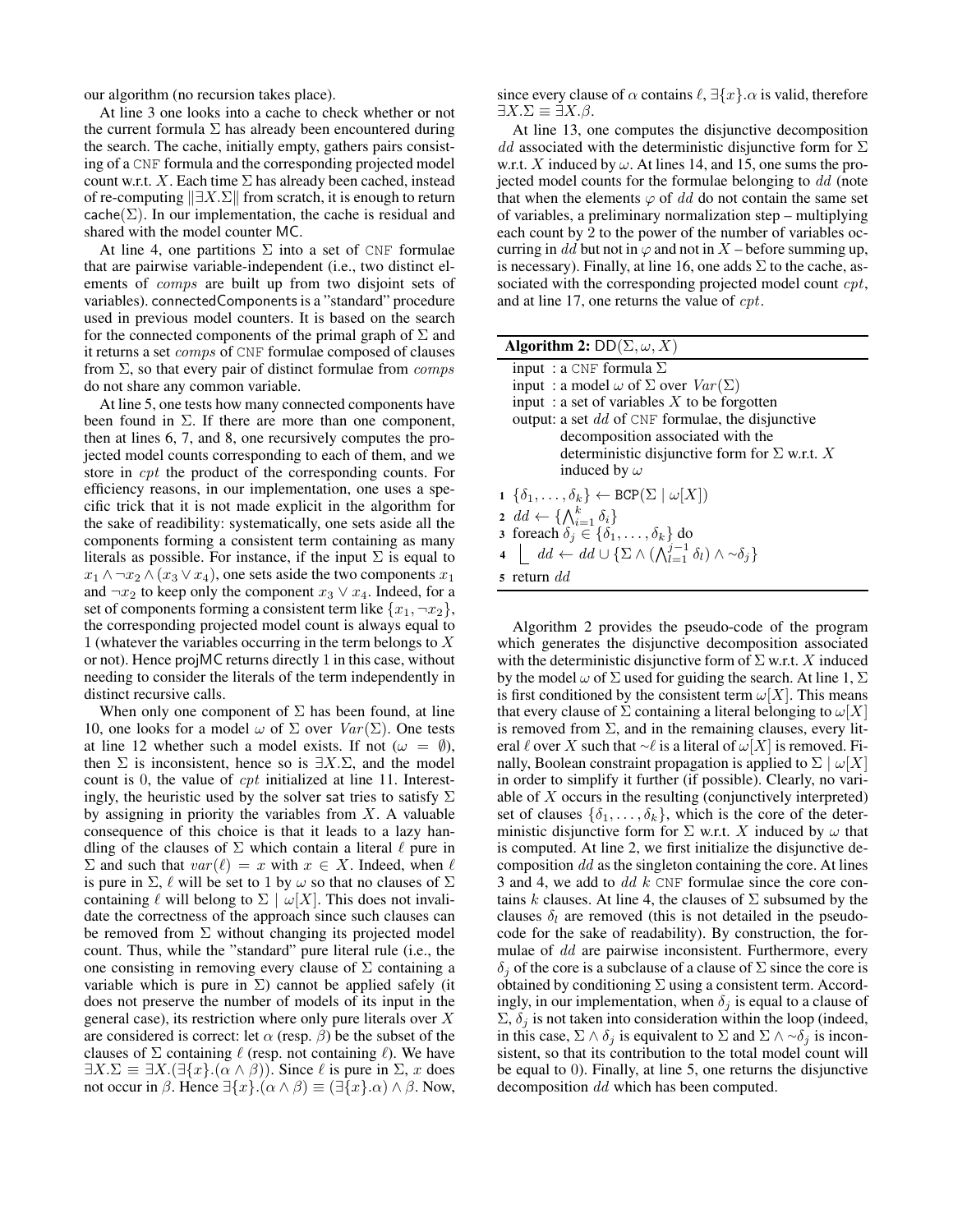An Example. Here is an example illustrating how projMC works. Let  $\Sigma = (x_1 \vee x_2) \wedge (\neg x_2 \vee x_3 \vee x_4) \wedge (\neg x_3 \vee x_5).$ Let  $X = \{x_2, x_3\}$ . The formula  $\exists X. \Sigma$  is equivalent to  $x_1 \vee$  $x_4 \vee x_5$ , so that  $\|\exists X.\Sigma\| = 7$ .

When run on  $\Sigma$  and X, the first instructions of projMC have no effect (applying BCP does not change  $\Sigma$ , and  $\Sigma$  has a unique connected component). Suppose that the model  $\omega$  of  $\Sigma$  setting every variable to 1 has been found at line 10. Then the core  $\Sigma \mid \omega[X]$  of the deterministic disjunctive form for  $\Sigma$ w.r.t. X induced by  $\omega$  will be equal to  $x_5$ . As a consequence, the other formula belonging to the disjunctive decomposition associated with this deterministic disjunctive form will be  $\Sigma \wedge \neg x_5$ .

The recursive call of projMC on the core  $x_5$  and X will lead to calling MC on  $x<sub>5</sub>$  as expected (since no variable of  $X$  occurs in the core). Then MC returns 1, and finally the recursive call of projMC on  $x_5$  returns  $1 \times 2^2 = 4$  since the two variables  $x_1, x_4$  belong to the set of variables of dd but not to the set of variables of the associated core (this normalization step is achieved at line 15).

The recursive call of projMC on  $\Sigma \wedge \neg x_5$  and X leads first to simplify  $\Sigma \wedge \neg x_5$  using BCP, so that the formula  $\neg x_5 \wedge (x_1 \vee x_2) \wedge (\neg x_2 \vee x_4) \wedge \neg x_3$  is got. Since the two components  $\neg x_5$  and  $\neg x_3$  form together a consistent term, only one component actually needs to be considered, namely  $(x_1 \vee x_2) \wedge (\neg x_2 \vee x_4).$ 

So, at that step, projMC is called on  $(x_1 \vee x_2) \wedge (\neg x_2 \vee x_4)$ and X. Suppose again that the model  $\omega$  of  $\Sigma$  setting every variable to 1 has been found. Then the resulting core will be equal to  $x_4$ , and the resulting disjunctive decomposition will be  $\{x_4, (x_1 \vee x_2) \wedge (\neg x_2 \vee x_4) \wedge \neg x_4\}$ . Since  $\neg x_4$  does not contain a variable of X, at the next recursive call to projMC, MC is used to compute its model count, equal to 1, and finally the recursive call of projMC on  $x_4$ returns  $1 \times 2^1 = 2$  since the variable  $x_1$  belongs to the set of variables of the disjunctive decomposition but not to the set of variables of the associated core. The recursive call of projMC on  $(x_1 \vee x_2) \wedge (\neg x_2 \vee x_4) \wedge \neg x_4$  and X leads first to simplify (using BCP) the input into  $x_1 \wedge \neg x_2 \wedge \neg x_4$ , which is a consistent term. Hence it has only 1 model. Thus one obtains that  $||\exists X.((x_1 ∨ x_2) ∧ (∃x_2 ∨ x_4))|| = 2 + 1 = 3.$ Finally the previously computed counts are summed up. One thus gets  $4 + 3 = 7$  models, as expected.

Interestingly, it can be observed that projMC handles adequately the cases when  $X = \emptyset$  or  $X = Var(\Sigma)$ , in the sense that it does not waste too much time in many recursive calls for any of those two "extreme" situations. Indeed, when  $X = \emptyset$ , projMC mainly boils down to calling a "standard" model counter MC (line 2), as expected. When  $X = Var(\Sigma)$ , if  $\Sigma$  is unsatisfiable, then it will be detected as such during the first call to projMC (line 12) and a count of 0 will be returned. In the remaining case, a model  $\omega$  of  $\Sigma$ will be found. The core of the deterministic disjunctive form for  $\Sigma$  w.r.t. X induced by  $\omega$  will be equal to the empty set of clauses since  $\Sigma \mid \omega \mid Var(\Sigma)$  is valid when  $\omega$  is a model of  $\Sigma$ . Hence the disjunctive decomposition associated with this deterministic disjunctive form will consist only of this core. Because this core contains no variable, the next recursive call to projMC (i.e., the one with the core as an operand)

will mainly consist in calling the model counter MC (line 2) on it, and MC will return 1 in this case.

Finally, one can prove that our algorithm projMC actually does the job for which it has been designed:

#### Proposition 1 *Algorithm 1 is correct and terminates.*

Proof: The correctness of projMC (i.e., the fact that the result provided is equal to  $||\exists X.\Sigma||$  on inputs  $\Sigma$  and X) comes from the fact that each rule used in the algorithm is sound w.r.t. the projected model counting task, as explained previously. The key equalities are  $||\exists X.\Sigma|| = \sum_{i=1}^{k+1} ||\exists X.(\Sigma \wedge$  $\|\varphi_i\|\$  for any deterministic disjunctive form  $\{\varphi_1, \ldots, \varphi_{k+1}\}\$ for  $\Sigma$  w.r.t. X, and  $||\exists X.(\alpha \wedge \beta)|| = ||\exists X. \alpha|| \times ||\exists X. \beta||$ when  $Var(\alpha) \cap Var(\beta) = \emptyset$ .

The termination of projMC comes from the fact that each time a deterministic disjunctive form for  $\Sigma$  w.r.t. X is computed, its core does not contain any variable of  $X$ , so that the recursive call to projMC concerning it will lead to the base case of the recursion (line 2). As to the other disjoints  $\Sigma \wedge \varphi_i$  of the corresponding disjunctive decomposition, by construction, every  $\varphi_i$  contains the negation of a subclause  $\delta_{i-1}$  of  $\Sigma$ . Hence, at the next call to projMC concerning this disjoint, the literals of the term  $\sim \delta_{i-1}$  will be assigned and the corresponding variables will be removed from the input using Boolean constraint propagation (line 1). Thus the number of variables of the input strictly diminishes at each step and this ensures the termination of the algorithm.

Note that the detection of disjoint components (lines 4 to 9 in Algorithm 1) coud be frozen in projMC without questioning the correctness and the termination of this algorithm (however, it has a significant impact on the efficiency of the computation on some instances). Similarly, the use of a cache has no impact on the correctness or the termination of the algorithm, so that the instructions at lines 3 and 16 could be frozen as well (but again using a cache proves to be computationally useful in many cases).

#### Empirical Evaluation

In order to evaluate the benefits offered by projMC, we performed some experiments. The empirical protocol we followed is precisely the same as the one considered in (Aziz et al. 2015). Thus we have considered 260 instances coming from three data sets. The first data set consists of 100 instances, based on random 3-CNF formulae, where the number of variables is set to 100 and the number of clauses is varied. Clause-to-variable ratios of 1, 1.5, 2, 3, and 4 have been considered. We let also the number of variables of X to vary (the elements of X are chosen uniformly at random). The second data set consists of 60 instances, corresponding to random Boolean circuits based on 30 variables. Those circuits are generated as follows. One keeps a set containing at start the 30 variables, and as long as the set is not a singleton, we randomly select an operator o (AND, OR, NOT), pick up operands  $V$  for  $o$  in the set at random, create a new variable v, add the gate  $o \leftrightarrow o(V)$  to the circuit, and put v back in the set. The process is repeated  $c$  times, with  $c$  equals to 1, 5, or 10. Finally, the third data set consists of 100 instances generated from five classical planning problems (depots, driver, rovers, logistics, and storage) considered under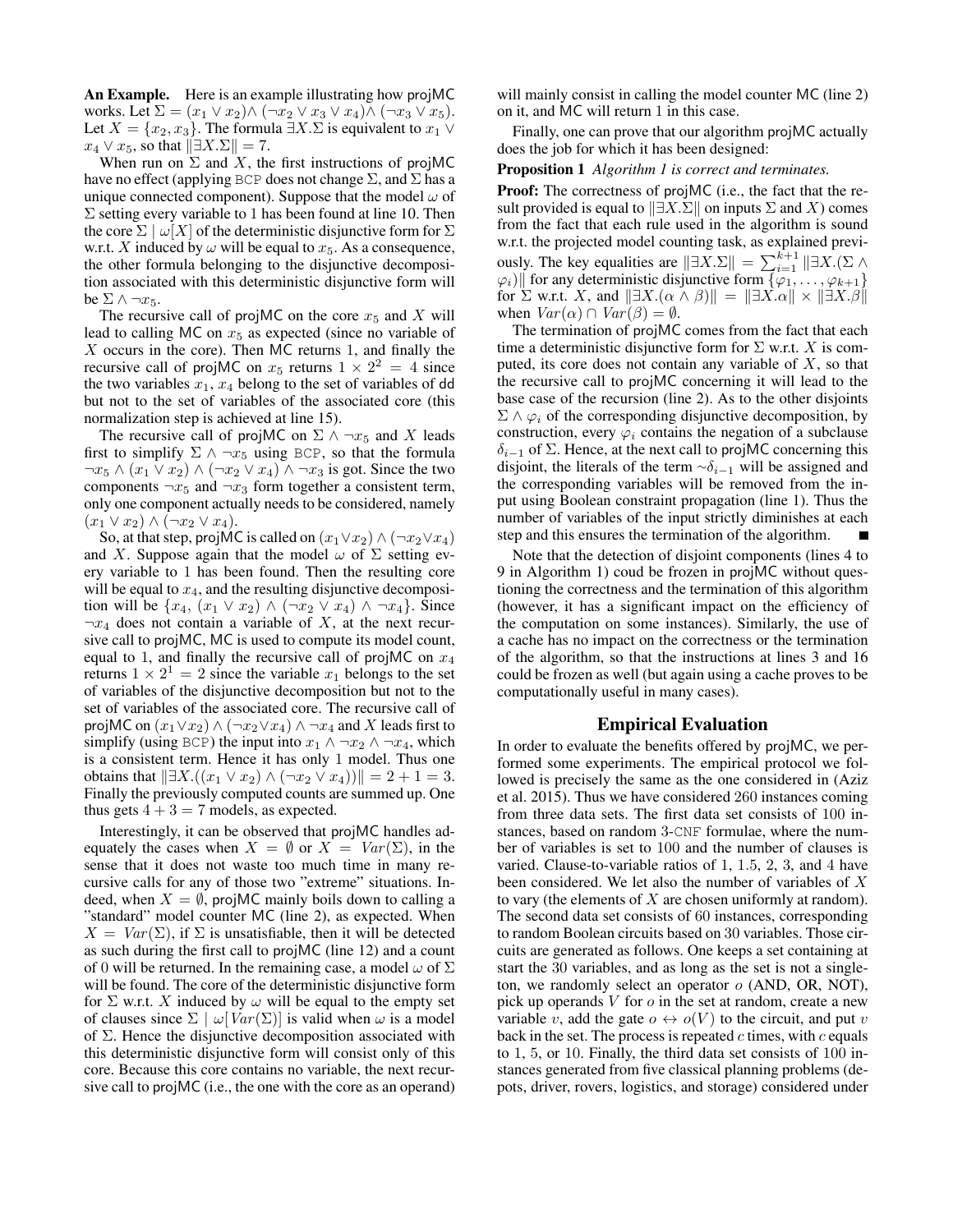varying planning horizons. For each problem and value of the horizon, two variants are considered, one with the goal state fixed and one where the goal is relaxed to be any viable goal. For the first variant, the projected model count to be computed represents the number of initial states the given plan can achieve the goal from. For the second variant, it gives the number of initial states plus all goal configurations that the given plan works for.

For each instance, we measured the time (in seconds) required by projMC to achieve the projected model counting job. In the experiments, the model counter MC used in projMC is the top-down compilation-based model counter D4 described in (Lagniez and Marquis 2017). For the sake of comparison, we have also run the previous projected model counters dSharpp, #clasp, and d2c on the same instances (those solvers are available from people.eng.unimelb.edu.au/ pstuckey/countexists) and measured the corresponding computation times. In addition, we have also compared projMC with  $D4<sub>P</sub>$ , which is the same algorithm as dSharp<sub>P</sub>, but using  $D4$  as the underlying model counter instead of dSharp. All the experiments have been conducted on a cluster of Intel Xeon E5-2643 (3.30 GHz) quad core processors with 32 GiB RAM. The kernel used was CentOS 7, Linux version 3.10.0-514.16.1.el7.x86 64. The compiler used was gcc version 5.3.1. Hyperthreading was disabled, and no memory share between cores was allowed. A timeout of 600s and a memory-out of 7.6 GiB has been considered for each instance.

The results are reported on the scatter plots given in Figure 1. Each dot represents an instance; the time (in seconds) needed to solve it using the projected model counter corresponding to the x-axis (resp.  $y$ -axis), is given by its  $x$ coordinate (resp. y-coordinate). Logarithmic scales are used for both coordinates. In part (a) (resp.  $(b)$ ,  $(c)$ ,  $(d)$ ) of the figure, the x-axis corresponds to dSharp<sub>P</sub> (resp.  $\#$ clasp, d2c,  $D4<sub>P</sub>$ ). The y-axis corresponds to projMC in each part of the figure.

The four scatter plots in Figure 1 clearly show that for a great majority of instances the time needed by projMC to count the number of projected models is smaller (and often significantly smaller) than the corresponding computation times when the other projected model counters are used. This is especially the case when the "trivial" instances (i.e., those solved with a second or alike) are neglected. Notwithstanding those instances, it is interesting to observe that projMC appears at least as efficient as any of the other projected model counters for all the instances from the random and the planning data sets.

The cactus plot in Figure 2 gives for dSharp<sub>P</sub>,  $\#$ clasp,  $d2c$ ,  $D4P$ , and projMC the number of instances solved in a given amount of time. Clearly enough, projMC outperforms the previous projected model counters: when the "trivial" instances have been discarded, projMC typically solves more instances than any of them in any given amount of time. Especially, some significant benefits in terms of the number of instances solved have been obtained. Thus, Table 1 makes precise for each projected model counter under consideration the number of instances (over 260) which have been

solved within the time limit of 600s. It can be observed that projMC has been able to solve many more instances than the other projected model counters.

| projected model counter           | # of instances solved |
|-----------------------------------|-----------------------|
| $\overline{d}$ Sharp <sub>P</sub> | 115                   |
| $#$ clasp                         | 94                    |
| d2c.                              |                       |
| D4P                               | 140                   |
| projMC                            | 192                   |

Table 1: Number of instances solved within the time limit depending on the projected model counter used.

Table 2 reports for each projected model counter under consideration the number of instances which have been solved by it, and only by it.

| projected model counter | # of instances uniquely solved |
|-------------------------|--------------------------------|
| dSharp <sub>P</sub>     |                                |
| $\#$ clasp              |                                |
| d2c                     |                                |
| D4P                     |                                |
| projMC                  |                                |

Table 2: Number of instances uniquely solved within the time limit depending on the projected model counter used.

Table 2 shows that projMC was able to solve a significant number of instances that were out of reach for the other projected model counters, given the time limit under consideration. That mentioned, the virtual best solver for our experiments would solve 211 instances, which is slightly above 192. This coheres with the results reported in Figure 1 (d), showing that for the circuit instances,  $D4_P$  typically challenges projMC.

#### Conclusion and Perspectives

We have presented a new algorithm, projMC, for computing the number of models  $\|\exists X.\Sigma\|$  of a propositional formula  $\Sigma$  after eliminating from it a given set X of variables. Unlike previous algorithms, projMC takes advantage of a disjunctive decomposition scheme of  $\exists X.\Sigma$  for computing  $\|\exists X.\Sigma\|$ . It also looks for disjoint components in its input for improving the computation. Our experiments have shown that projMC can be significantly more efficient than the existing algorithms dSharp $_P$ ,  $\#$ clasp, and d2c for projected model counting. Empirically, projMC also proved better than  $D4<sub>P</sub>$  on many instances, showing that the improved performance of projMC is not solely due to the the fact that it is "powered" by D4.

A first perspective for further research consists in turning our projected model counter into a compiler generating a d-DNNF representation from a CNF formula containing some existentially quantified variables. Provided that the underlying model counter MC is replaced by a d-DNNF compiler (like C2D (Darwiche 2002; 2004), dSharp (Muise et al.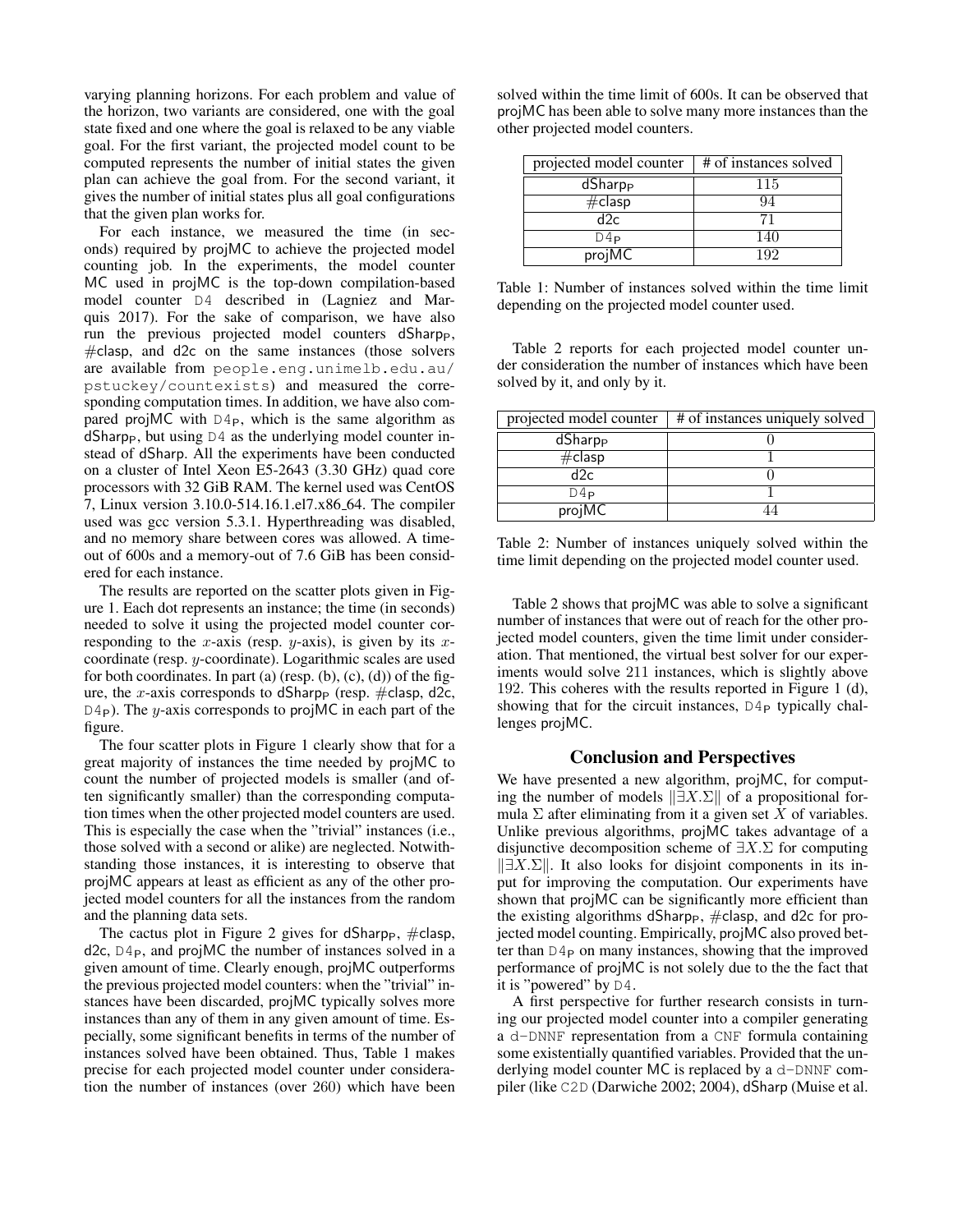

Figure 1: Comparing projMC with dSharpp,  $\#$ clasp, d2c, and  $D4p$ . The coordinates correspond to computation times in seconds. Logarithmic scales are used.

2012) or D4 (Lagniez and Marquis 2017)), the changes to be done mainly consist in modifying the instructions at lines 14 and 15 of Algorithm 1 to generate a deterministic OR node instead of making a summation. In such a compiler, when a model of  $\Sigma$  is generated (i.e., at a step corresponding to line 10 of Algorithm 1), one could look for an assignment maximizing the number of clauses which are satisfied by some existentially quantified literals of the model, so as to get a deterministic disjunctive form which contains as few elements as possible (hence a deterministic OR node with